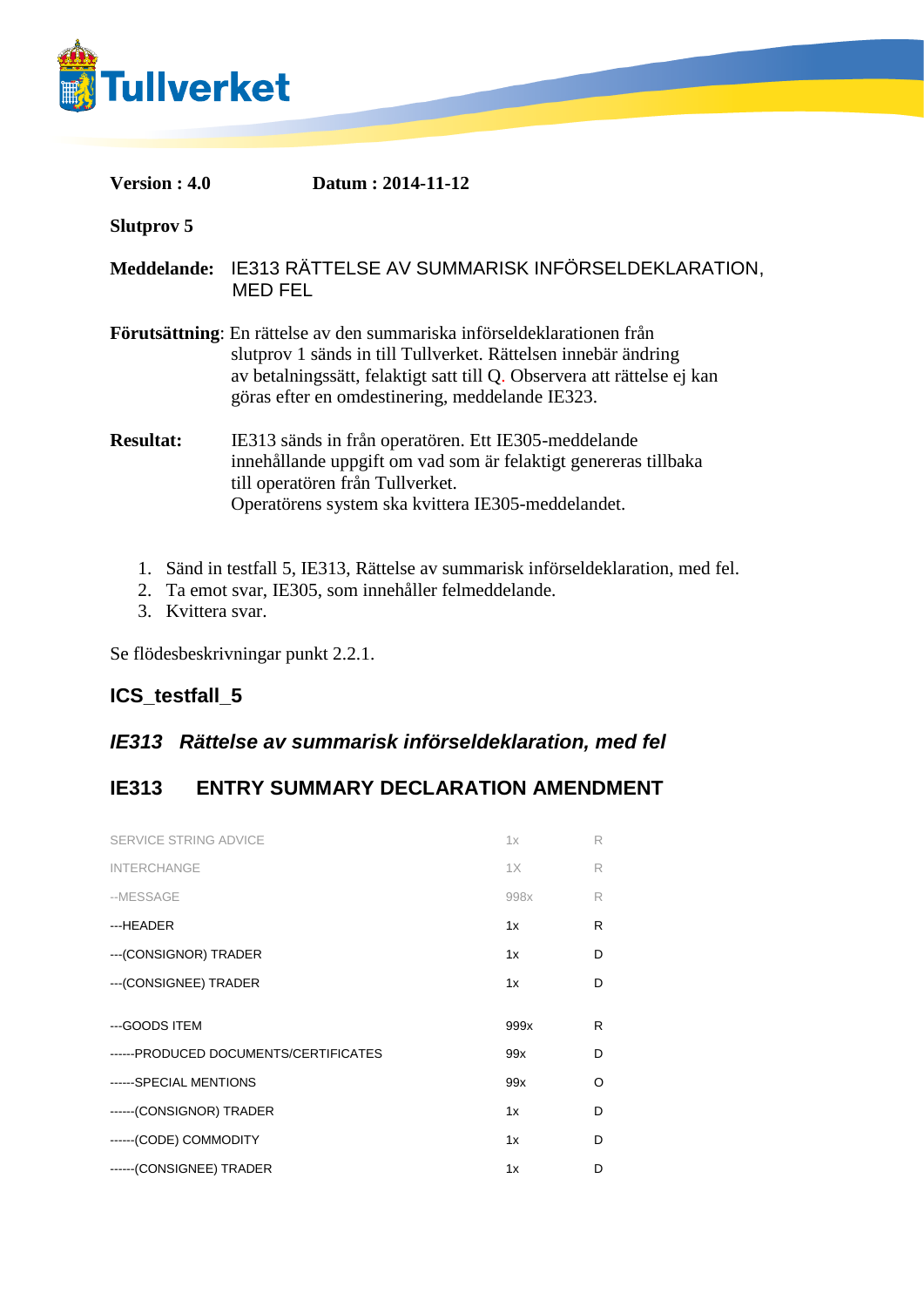| -----CONTAINERS                                    | 99x   | O              |                             |
|----------------------------------------------------|-------|----------------|-----------------------------|
| -----(MEANS OF TRANSPORT AT BORDER) IDENTITY       | 999x  | D              |                             |
| ------PACKAGES                                     | 99x   | D              |                             |
| ------NOTIFY PARTY                                 | 1x    | D              |                             |
| --- ITINERARY                                      | 99x   | D              |                             |
| --- (REPRESENTATIVE) TRADER                        | 1x    | O              |                             |
| --- (LODGING SUMMARY DECLARATION) PERSON           | 1x    | R              |                             |
| ---SEALS ID                                        | 9999x | O              |                             |
| ---NOTIFY PARTY                                    | 1x    | D              |                             |
| --- (FIRST ENTRY) CUSTOMS OFFICE                   | 1x    | R              |                             |
| --- (SUBSEQUENT ENTRY) CUSTOMS OFFICE              | 99x   | O              |                             |
| --- (ENTRY CARRIER) TRADER                         | 1x    | O              |                             |
| ---HEADER                                          |       |                |                             |
| Document/reference number                          | R     | an.21          | MRN från IE315              |
| Transport mode at border                           | R     | n2             | 3                           |
| Identity of means of transport crossing border     | D     | an27           | <b>ART687</b>               |
| Identity of means of transport crossing border LNG | O     | a2             |                             |
| Nationality of means of transport crossing border  | D     | a2             | DE                          |
| Total number of items                              | R     | n.5            | 3                           |
| Total number of packages                           | D     | n7             | 110                         |
| Total gross mass                                   | O     | n.11,3         | 1010                        |
| Amendment place                                    | R     | an35           | <b>Stockholm</b>            |
| Amendment place LNG                                | O     | a2             |                             |
| Specific Circumstance Indicator                    | O     | a1             |                             |
| Transport charges/ Method of Payment               | O     | a1             | Q                           |
| <b>Commercial Reference Number</b>                 | D     | an70           | <b>ABC123</b>               |
| Conveyance reference number                        | D     | an35           | <b>XYZ567</b>               |
| Place of unloading LNG                             | O     | a <sub>2</sub> |                             |
| Place of loading LNG                               | O     | a2             |                             |
| Place of loading                                   | D     | an35           | TR Ankara                   |
| Place of unloading                                 | O     | an35           | <b>SE Göteborg</b>          |
| Date and Time of amendment                         | R     | n12            | 'Dagens datum'              |
| --- (CONSIGNOR) TRADER                             |       |                |                             |
| Name                                               | D     | an35           | <b>Leather Garments INC</b> |
| Street and number                                  | D     | an35           | PO123                       |
| Postal code                                        | D     | an.9           | <b>BX4567</b>               |
| City                                               | D     | an35           | <b>ANKARA</b>               |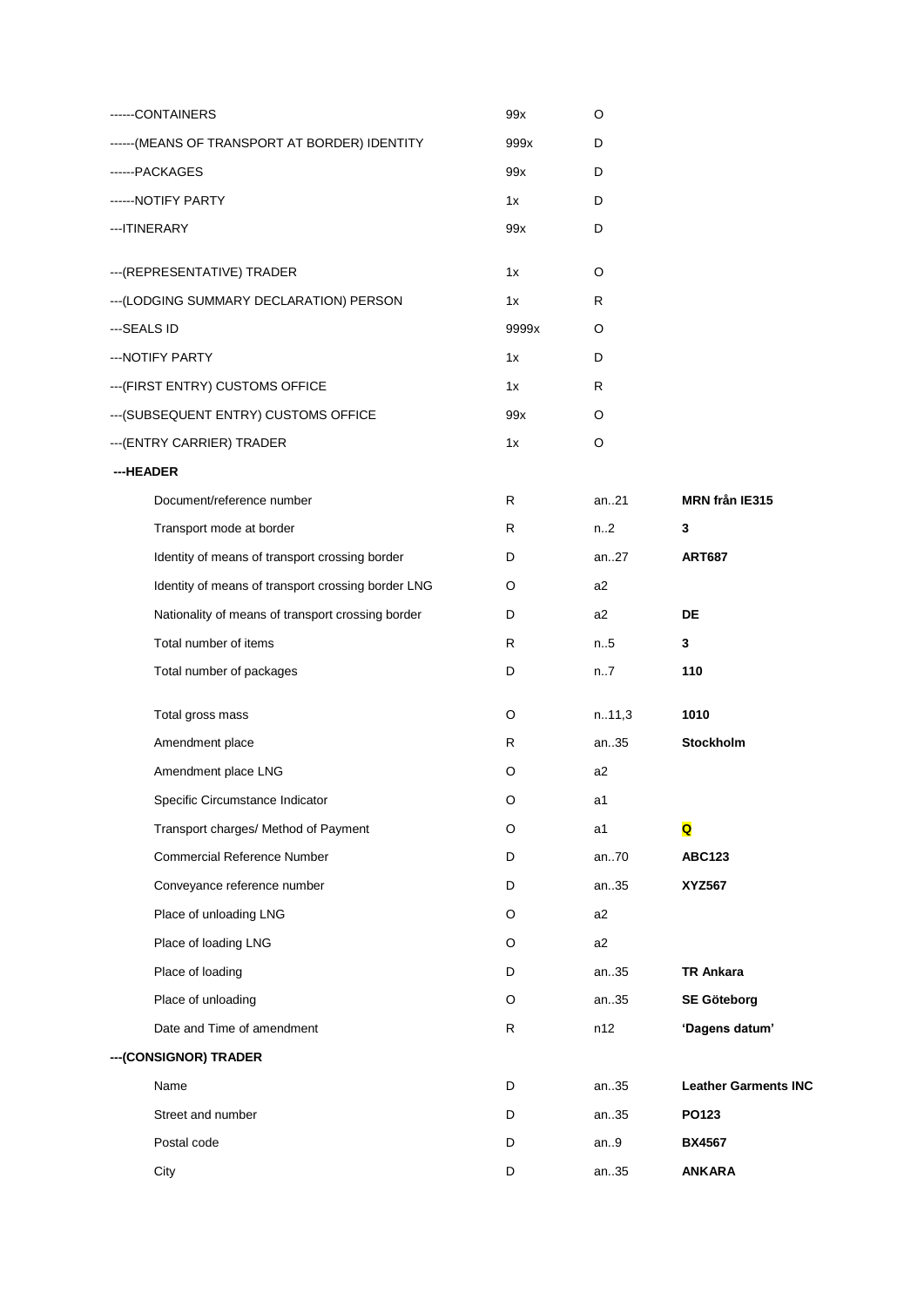|                        | Country code                          | D | a <sub>2</sub> | <b>TR</b>     |  |  |  |
|------------------------|---------------------------------------|---|----------------|---------------|--|--|--|
|                        | <b>NAD LNG</b>                        | O | a <sub>2</sub> |               |  |  |  |
|                        | <b>TIN</b>                            | O | an17           |               |  |  |  |
| --- (CONSIGNEE) TRADER |                                       |   |                |               |  |  |  |
|                        | Name                                  | D | an35           |               |  |  |  |
|                        | Street and number                     | D | an35           |               |  |  |  |
|                        | Postal code                           | D | an.9           |               |  |  |  |
|                        | City                                  | D | an35           |               |  |  |  |
|                        | Country code                          | D | a <sub>2</sub> |               |  |  |  |
|                        | <b>NAD LNG</b>                        | O | a <sub>2</sub> |               |  |  |  |
|                        | <b>TIN</b>                            | D | an17           | SE5090722843  |  |  |  |
|                        | --- GOODS ITEM                        |   |                |               |  |  |  |
|                        | Item number                           | R | n.5            | 1             |  |  |  |
|                        | Goods description                     | O | an280          | Skinnjackor   |  |  |  |
|                        | Goods description LNG                 | O | a2             |               |  |  |  |
|                        | Gross mass                            | D | n.11,3         | 700           |  |  |  |
|                        | Transport charges/ Method of Payment  | D | a1             |               |  |  |  |
|                        | <b>Commercial Reference Number</b>    | D | an70           | <b>ABC123</b> |  |  |  |
|                        | UN dangerous goods code               | O | an4            |               |  |  |  |
|                        | Place of loading LNG                  | O | a <sub>2</sub> |               |  |  |  |
|                        | Place of unloading LNG                | O | a2             |               |  |  |  |
|                        | Place of loading                      | D | an35           |               |  |  |  |
|                        | Place of unloading                    | D | an35           |               |  |  |  |
|                        | ------PRODUCED DOCUMENTS/CERTIFICATES |   |                |               |  |  |  |
|                        | Document type                         | R | an.4           | N271          |  |  |  |
|                        | Document reference                    | R | an35           | LG658         |  |  |  |
|                        | Document reference LNG                | O | a <sub>2</sub> |               |  |  |  |
|                        | ------SPECIAL MENTIONS                |   |                |               |  |  |  |
|                        | Additional information coded          | R | an.5           |               |  |  |  |
|                        | ------(CONSIGNOR) TRADER              |   |                |               |  |  |  |
|                        | Name                                  | D | an35           |               |  |  |  |
|                        | Street and number                     | D | an35           |               |  |  |  |
|                        | Postal code                           | D | an.9           |               |  |  |  |
|                        | City                                  | D | an35           |               |  |  |  |
|                        | Country code                          | D | a2             |               |  |  |  |
|                        | <b>NAD LNG</b>                        | O | a <sub>2</sub> |               |  |  |  |
|                        | TIN                                   | O | an17           |               |  |  |  |
|                        |                                       |   |                |               |  |  |  |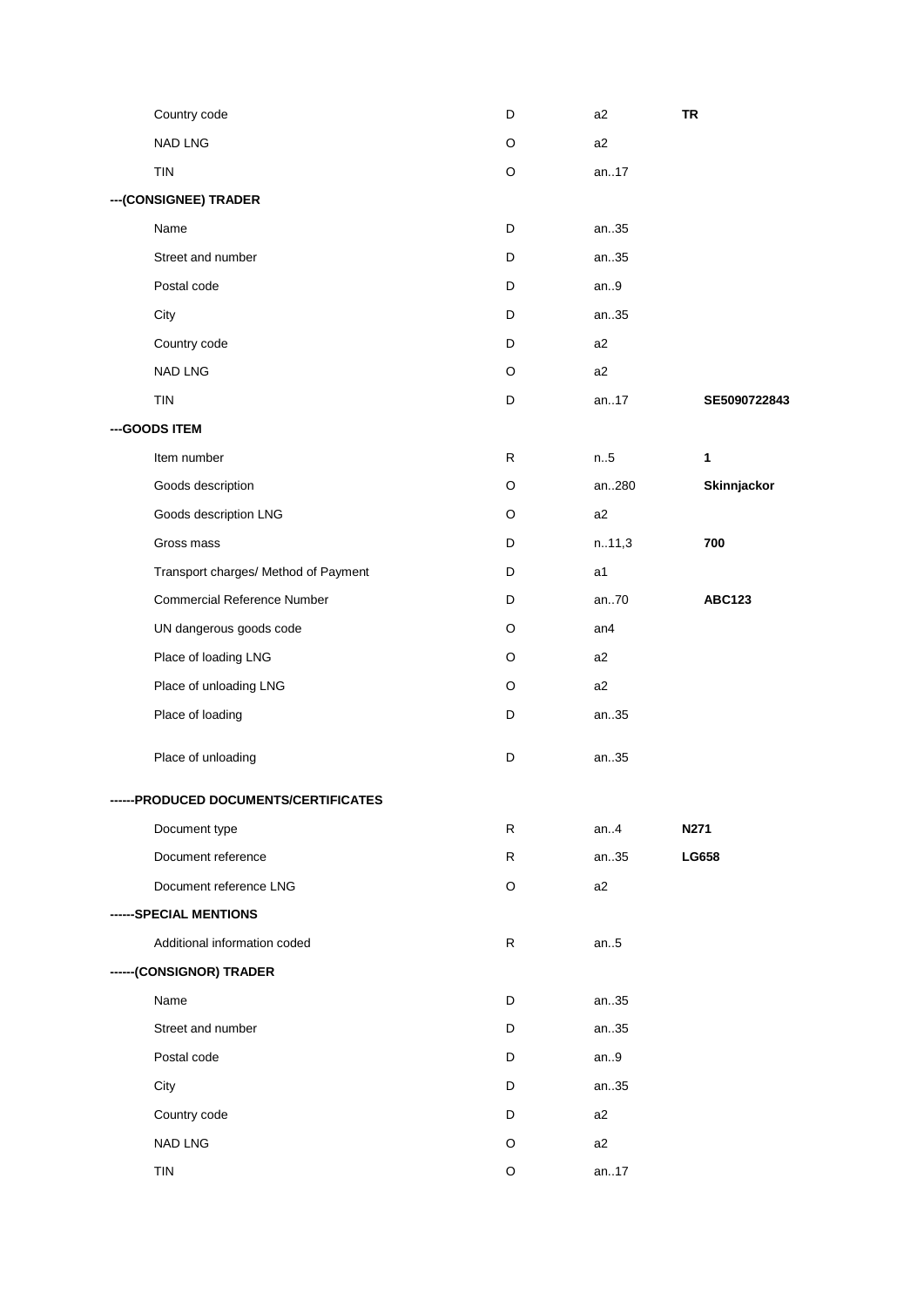| ------(CODE) COMMODITY                             |   |                |                    |  |  |
|----------------------------------------------------|---|----------------|--------------------|--|--|
| <b>Combined Nomenclature</b>                       | R | an8            | 4203 10 00         |  |  |
| ------(CONSIGNEE) TRADER                           |   |                |                    |  |  |
| Name                                               | D | an35           |                    |  |  |
| Street and number                                  | D | an35           |                    |  |  |
| Postal code                                        | D | an.9           |                    |  |  |
| City                                               | D | an35           |                    |  |  |
| Country code                                       | D | a2             |                    |  |  |
| <b>NAD LNG</b>                                     | O | a2             |                    |  |  |
| <b>TIN</b>                                         | D | an17           |                    |  |  |
| -CONTAINERS                                        |   |                |                    |  |  |
| Container number                                   | R | an17           |                    |  |  |
| ------(MEANS OF TRANSPORT AT BORDER) IDENTITY      |   |                |                    |  |  |
| Nationality                                        | D | a2             |                    |  |  |
| Identity of means of transport crossing border     | R | an27           |                    |  |  |
| Identity of means of transport crossing border LNG | O | a2             |                    |  |  |
| ---PACKAGES                                        |   |                |                    |  |  |
| Marks & numbers of packages                        | D | an140          | <b>LG INC 1-70</b> |  |  |
| Marks & numbers of packages LNG                    | O | a2             |                    |  |  |
| Kind of packages                                   | R | an.3           | <b>CT</b>          |  |  |
| Number of packages                                 | D | n.5            | 70                 |  |  |
| Number of pieces                                   | D | n.5            |                    |  |  |
| -- NOTIFY PARTY                                    |   |                |                    |  |  |
| <b>TIN</b>                                         | O | an17           |                    |  |  |
| Name                                               | D | an35           |                    |  |  |
| Street and number                                  | D | an35           |                    |  |  |
| City                                               | D | an35           |                    |  |  |
| NAD LNG                                            | O | a2             |                    |  |  |
| Postal code                                        | D | an.9           |                    |  |  |
| Country code                                       | D | a2             |                    |  |  |
| --- GOODS ITEM                                     |   |                |                    |  |  |
| Item number                                        | R | n.5            | $\mathbf{2}$       |  |  |
| Goods description                                  | O | an280          | Skinnhandskar      |  |  |
| Goods description LNG                              | O | a2             |                    |  |  |
| Gross mass                                         | D | n.11,3         | 250                |  |  |
| Transport charges/ Method of Payment               | D | a <sub>1</sub> |                    |  |  |
| Commercial Reference Number                        | D | an70           | <b>ABC123</b>      |  |  |
| UN dangerous goods code                            | O | an4            |                    |  |  |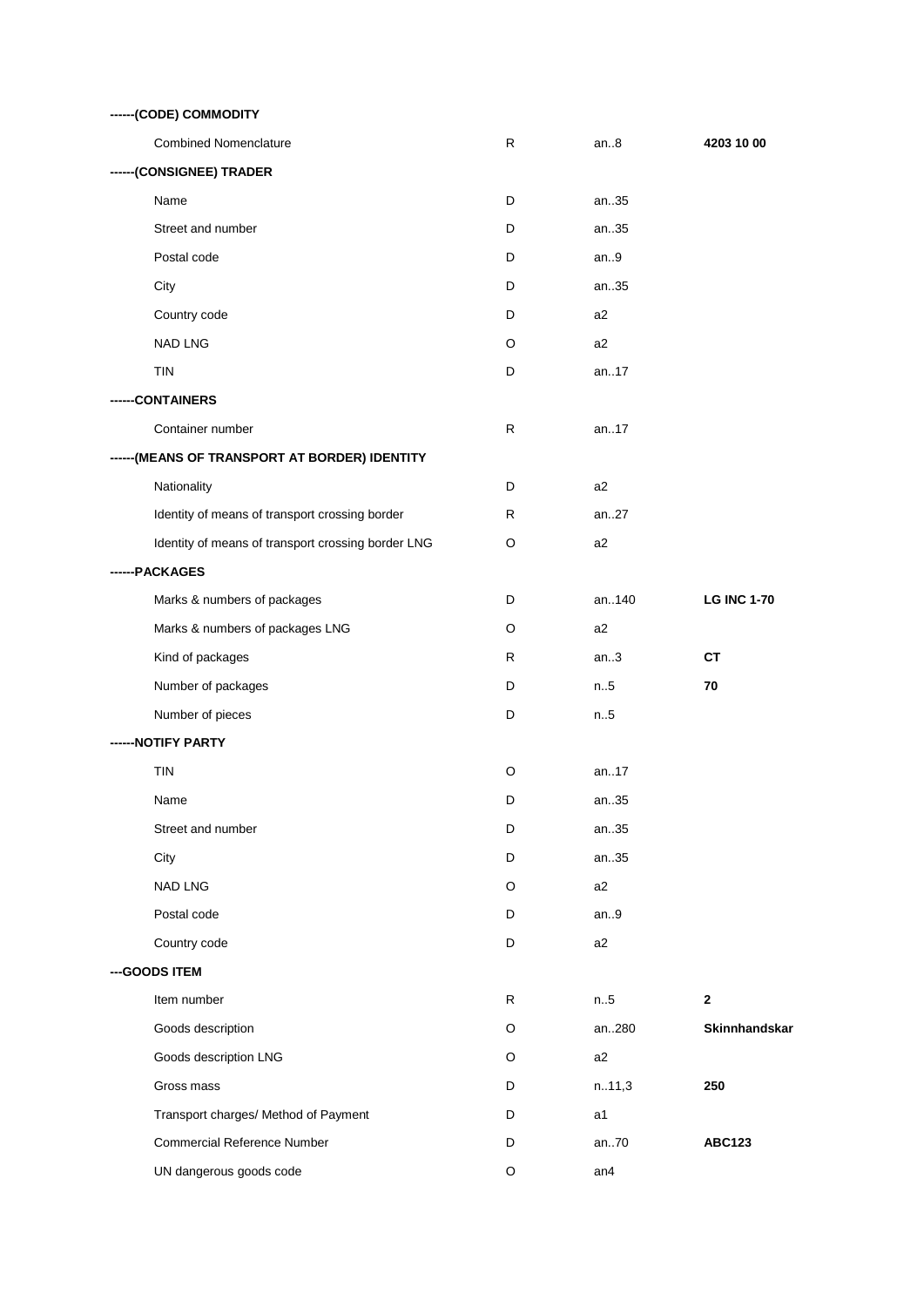| Place of loading LNG                               |    |       |                      |
|----------------------------------------------------|----|-------|----------------------|
|                                                    | O  | a2    |                      |
| Place of unloading LNG                             | O  | a2    |                      |
| Place of loading                                   | D  | an35  |                      |
| Place of unloading                                 | D  | an35  |                      |
| ------PRODUCED DOCUMENTS/CERTIFICATES              |    |       |                      |
| Document type                                      | R. | an.4  | N271                 |
| Document reference                                 | R  | an35  | LG659                |
| Document reference LNG                             | O  | a2    |                      |
| ------SPECIAL MENTIONS                             |    |       |                      |
| Additional information coded                       | R  | an.5  |                      |
| ------(CONSIGNOR) TRADER                           |    |       |                      |
| Name                                               | D  | an35  |                      |
| Street and number                                  | D  | an35  |                      |
| Postal code                                        | D  | an.9  |                      |
| City                                               | D  | an35  |                      |
| Country code                                       | D  | a2    |                      |
| <b>NAD LNG</b>                                     | O  | a2    |                      |
| <b>TIN</b>                                         | O  | an17  |                      |
| ------(CODE) COMMODITY                             |    |       |                      |
|                                                    |    |       |                      |
| <b>Combined Nomenclature</b>                       | R  | an.8  | 4203 29 90           |
| ------(CONSIGNEE) TRADER                           |    |       |                      |
| Name                                               | D  | an35  |                      |
| Street and number                                  | D  | an35  |                      |
| Postal code                                        | D  | an.9  |                      |
| City                                               | D  | an35  |                      |
| Country code                                       | D  | a2    |                      |
| <b>NAD LNG</b>                                     | O  | a2    |                      |
| TIN                                                | D  | an17  |                      |
| -CONTAINERS                                        |    |       |                      |
| Container number                                   | R  | an17  |                      |
| ------(MEANS OF TRANSPORT AT BORDER) IDENTITY      |    |       |                      |
| Nationality                                        | D  | a2    |                      |
| Identity of means of transport crossing border     | R  | an27  |                      |
| Identity of means of transport crossing border LNG | O  | a2    |                      |
| ------PACKAGES                                     |    |       |                      |
| Marks & numbers of packages                        | D  | an140 | <b>LG INC 71-100</b> |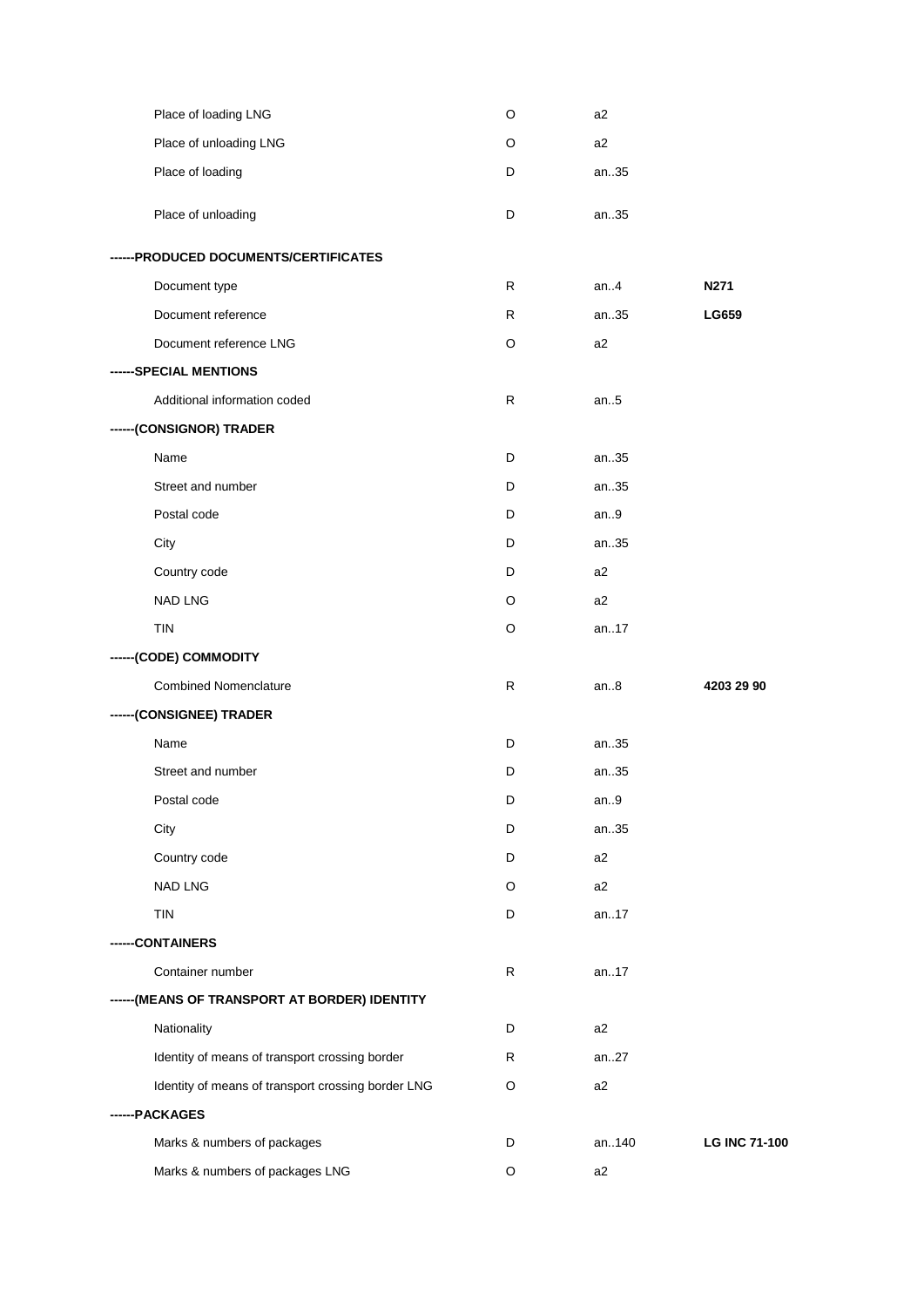| Kind of packages                      | R            | an.3           | CT            |
|---------------------------------------|--------------|----------------|---------------|
| Number of packages                    | D            | n.5            | 30            |
| Number of pieces                      | D            | n.5            |               |
| --- NOTIFY PARTY                      |              |                |               |
| TIN                                   | $\circ$      | an17           |               |
| Name                                  | D            | an35           |               |
| Street and number                     | D            | an35           |               |
| City                                  | D            | an35           |               |
| NAD LNG                               | $\circ$      | a2             |               |
| Postal code                           | D            | an.9           |               |
| Country code                          | D            | a2             |               |
| --- GOODS ITEM                        |              |                |               |
| Item number                           | R            | n.5            | 3             |
| Goods description                     | O            | an280          | Skinnbälten   |
| Goods description LNG                 | O            | a2             |               |
| Gross mass                            | D            | n.11,3         | 60            |
| Transport charges/ Method of Payment  | D            | a1             |               |
| <b>Commercial Reference Number</b>    | D            | an70           | <b>ABC123</b> |
| UN dangerous goods code               | $\circ$      | an4            |               |
| Place of loading LNG                  | O            | a <sub>2</sub> |               |
| Place of unloading LNG                | O            | a2             |               |
| Place of loading                      | D            | an35           |               |
| Place of unloading                    | D            | an35           |               |
| ------PRODUCED DOCUMENTS/CERTIFICATES |              |                |               |
| Document type                         | R            | an.4           | N271          |
| Document reference                    | ${\sf R}$    | an35           | <b>LG660</b>  |
| Document reference LNG                | O            | a2             |               |
| ------SPECIAL MENTIONS                |              |                |               |
| Additional information coded          | $\mathsf{R}$ | an.5           |               |
| ------(CONSIGNOR) TRADER              |              |                |               |
| Name                                  | D            | an35           |               |
| Street and number                     | D            | an35           |               |
| Postal code                           | D            | an.9           |               |
| City                                  | D            | an35           |               |
| Country code                          | D            | a2             |               |
| NAD LNG                               | O            | a2             |               |
| <b>TIN</b>                            | O            | an17           |               |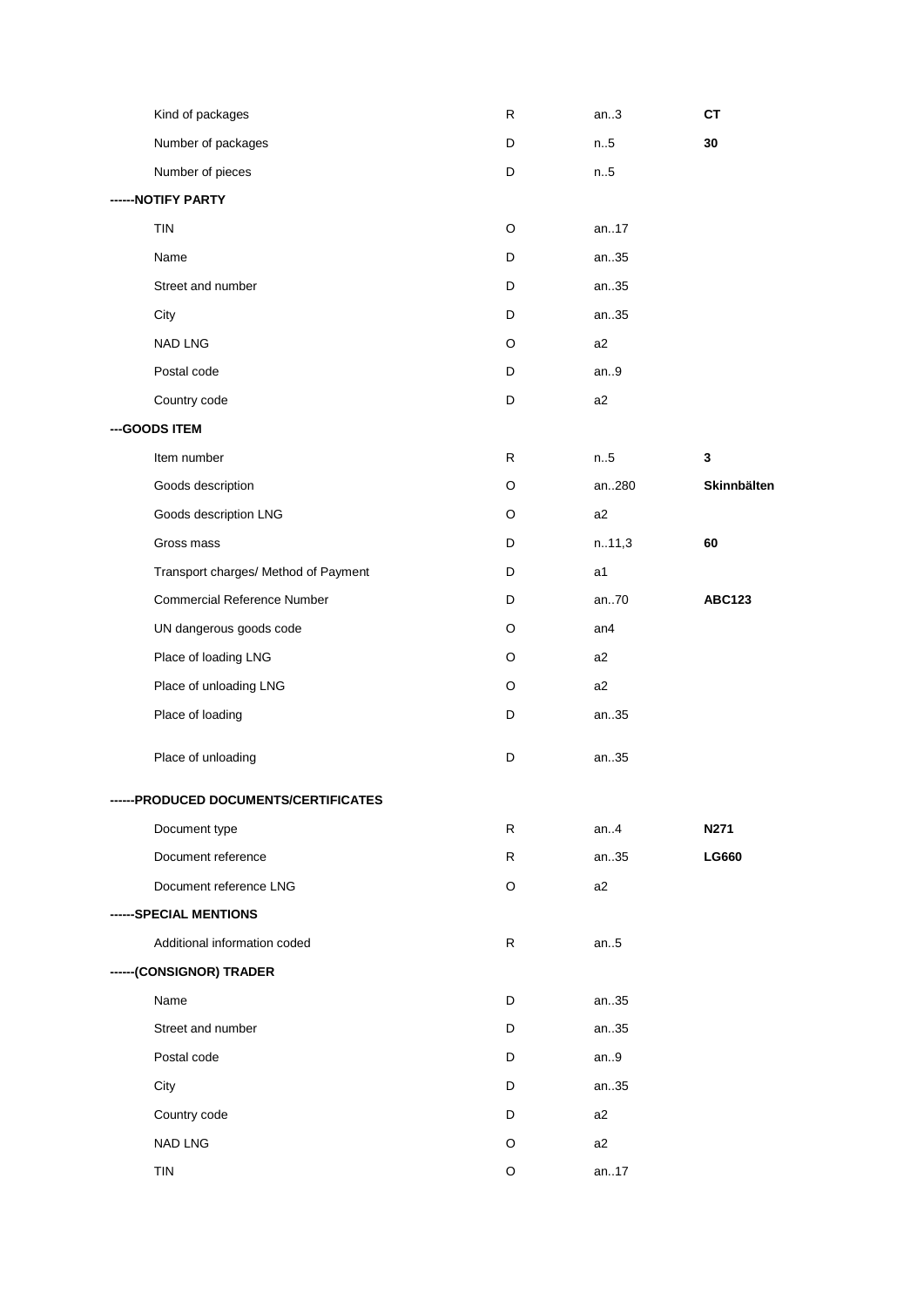| ------(CODE) COMMODITY                             |   |                |                       |  |  |  |
|----------------------------------------------------|---|----------------|-----------------------|--|--|--|
| <b>Combined Nomenclature</b>                       | R | an.8           | 4203 30 00            |  |  |  |
| ------(CONSIGNEE) TRADER                           |   |                |                       |  |  |  |
| Name                                               | D | an35           |                       |  |  |  |
| Street and number                                  | D | an35           |                       |  |  |  |
| Postal code                                        | D | an.9           |                       |  |  |  |
| City                                               | D | an35           |                       |  |  |  |
| Country code                                       | D | a <sub>2</sub> |                       |  |  |  |
| NAD LNG                                            | O | a2             |                       |  |  |  |
| <b>TIN</b>                                         | D | an17           |                       |  |  |  |
| --CONTAINERS                                       |   |                |                       |  |  |  |
| Container number                                   | R | an17           |                       |  |  |  |
| ------ (MEANS OF TRANSPORT AT BORDER) IDENTITY     |   |                |                       |  |  |  |
| Nationality                                        | D | a2             |                       |  |  |  |
| Identity of means of transport crossing border     | R | an27           |                       |  |  |  |
| Identity of means of transport crossing border LNG | O | a2             |                       |  |  |  |
| ------PACKAGES                                     |   |                |                       |  |  |  |
| Marks & numbers of packages                        | D | an140          | <b>LG INC 101-110</b> |  |  |  |
| Marks & numbers of packages LNG                    | O | a2             |                       |  |  |  |
| Kind of packages                                   | R | an.3           | <b>CT</b>             |  |  |  |
| Number of packages                                 | D | n.5            | 10                    |  |  |  |
| Number of pieces                                   | D | n.5            |                       |  |  |  |
| -- NOTIFY PARTY                                    |   |                |                       |  |  |  |
| <b>TIN</b>                                         | O | an17           |                       |  |  |  |
| Name                                               | D | an35           |                       |  |  |  |
| Street and number                                  | D | an35           |                       |  |  |  |
| City                                               | D | an35           |                       |  |  |  |
| NAD LNG                                            | O | a2             |                       |  |  |  |
| Postal code                                        | D | an.9           |                       |  |  |  |
| Country code                                       | D | a2             |                       |  |  |  |
| ---ITINERARY                                       |   |                |                       |  |  |  |
| Country of routing code                            | R | a2             | <b>TR</b>             |  |  |  |
| --- ITINERARY                                      |   |                |                       |  |  |  |
| Country of routing code                            | R | a2             | <b>SE</b>             |  |  |  |
| --- (REPRESENTATIVE) TRADER                        |   |                |                       |  |  |  |
| TIN                                                | R | an17           |                       |  |  |  |
| Name                                               | D | an35           |                       |  |  |  |
| Street and number                                  | D | an35           |                       |  |  |  |